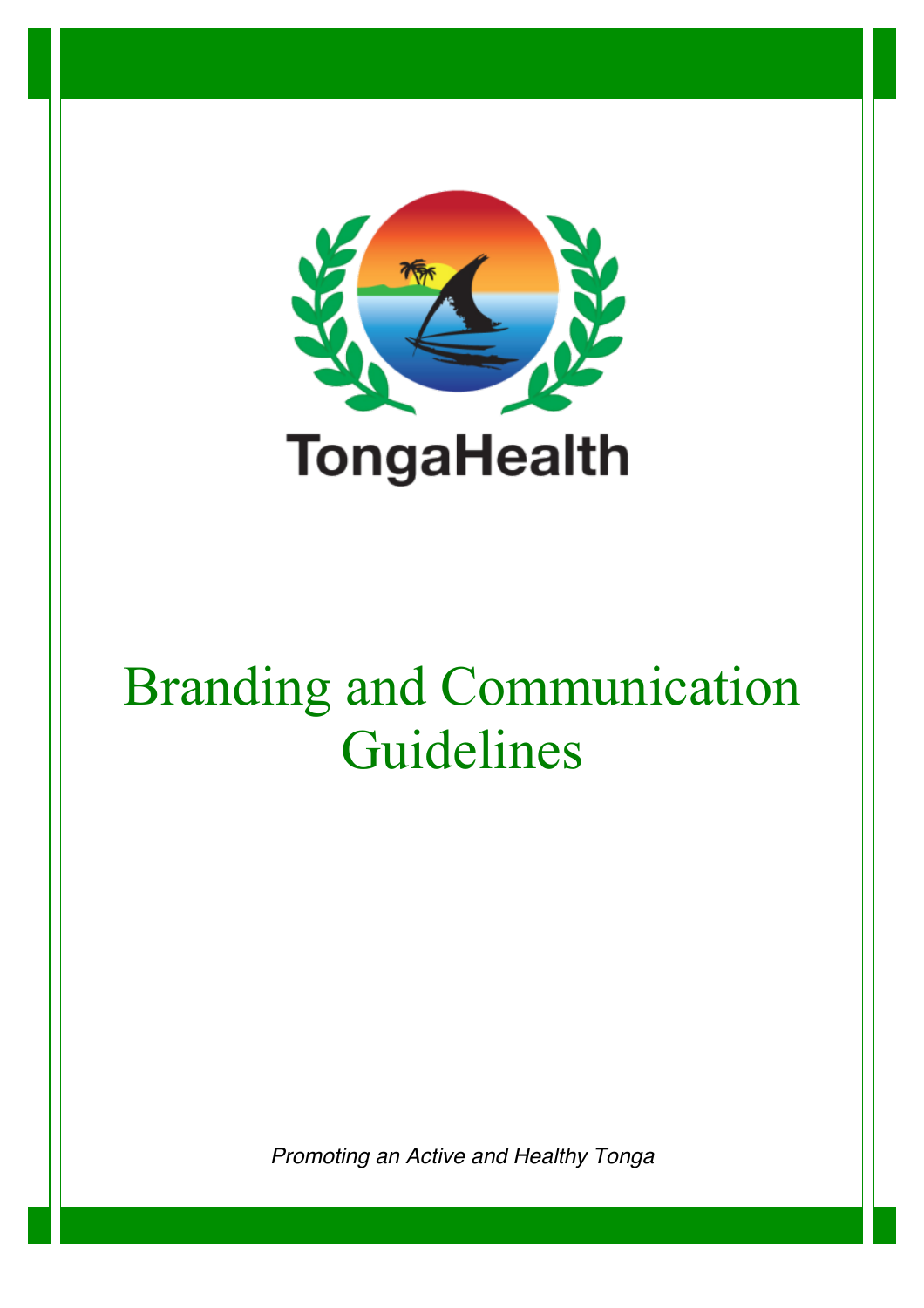

# **Branding and Communication Guidelines**

#### **For all Stakeholders, Grant Recipients, NGOs, and other partners**

Branding is a key mechanism for enhancing the visibility of TongaHealth, and it's Key Stakeholders roles. Correct branding maximises recognition of the secretariat and facilitation role played by TongaHealth, and the development role played by it's key stakeholders. This also increases the accountability and transparency of each of their respective roles.

## **Co-Branding and Communications**

#### 1. Visual and Audio-Visual

The logo of Tonga Health Promotion Foundation (TongaHealth) and it's donor/s is to be incorporated as a "co-brand" in all visual/ audio visual media and communication activities that are facilitated, coordinated, integrated, monitored or evaluated either by TongaHealth or by any TongaHealth donor/s. These include but are not limited to all print (some eg. newspapers, press releases, articles, billboards, posters, flyers, stickers, coreflutes), online (some egs. websites, microsites, service / help lines (recorded), social media (such as Facebook, twitter), videos (some egs. television, presentation films, promotional films, ads/spots), and research reports.

Please refer to the following guidelines for all visual and audio-visual co-branding:

- i. Logos of TongaHealth and it's donor/s to be obtained from the Corporate Communications Department via email to [info@tongahealth.org.to](mailto:info@tongahealth.org.to) attention: CCD, specifying the medium that it will be used on.
- ii. All final creatives with placement of TongaHealth and TongaHealth donor/s logos to be either emailed [\(info@tongahealth.org.to](mailto:info@tongahealth.org.to) attention CCD) or delivered to the Corporate Communications Department at the Tonga Health Promotion Foundation office for preview by the C.E.O. of TongaHealth before finalisation of the said communication / media activity. Please note a minimum of 21 business days is required.
- iii. Please note once the final creatives have been approved by TongaHealth any changes, additions or modifications will require the process stated in points 1.i and 1.ii to be repeated.
- iv. Copies of all released creatives to be submitted within 21 working days of their release. Each released creative must be clearly labeled with: Name of Recipient and all sub-contractors, activity title, date of release.
- *v. An exemption for not applying branding may be granted by the CEO of TongaHealth if there is a compelling case.*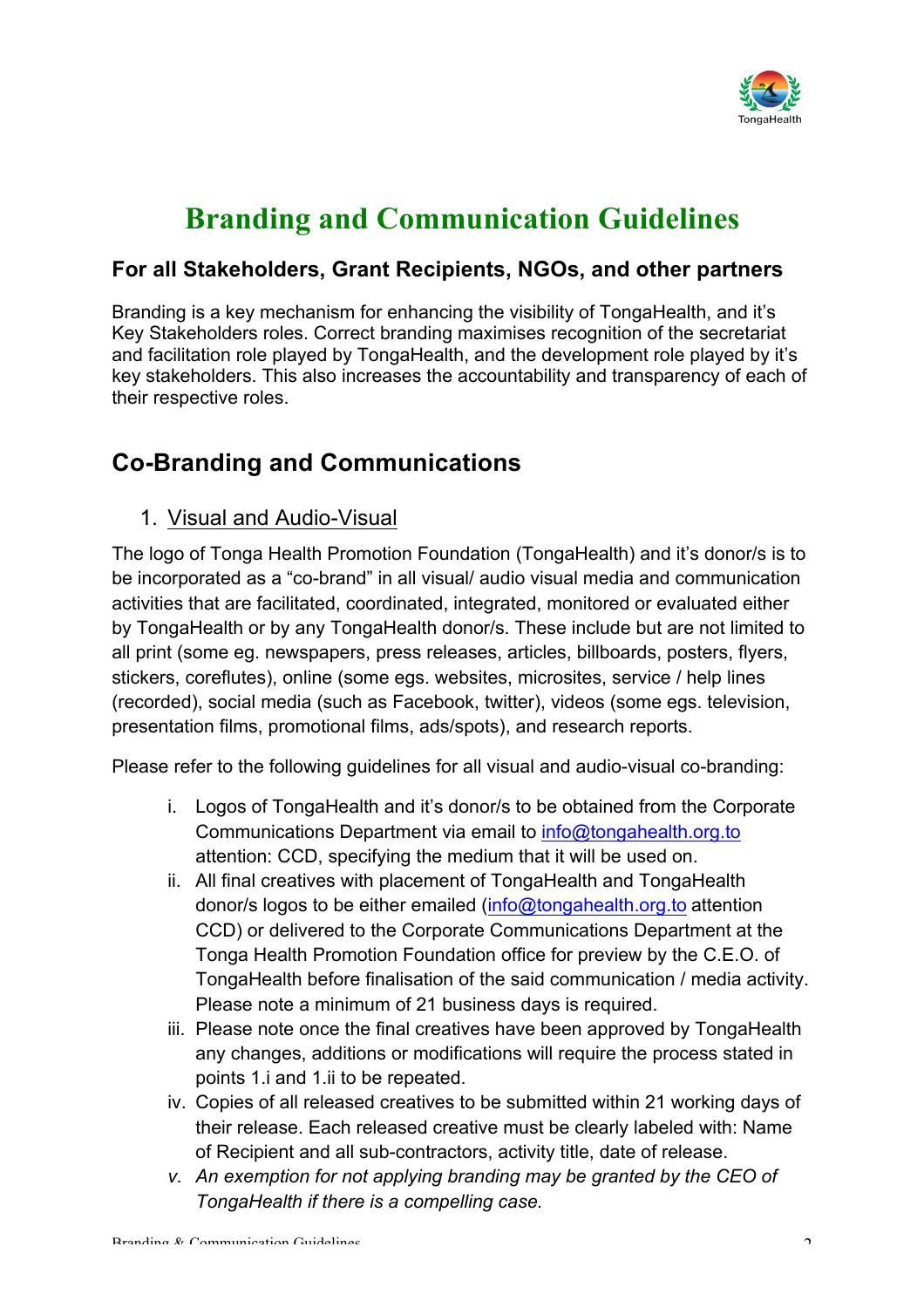

#### 2. Audio

Mention of Tonga Health Promotion Foundation and it's donor/s as a "co-brand" on all audio media and communication activities that are facilitated, coordinated, integrated, monitored or evaluated either by TongaHealth or by any of it's donor/s. These include but are not restricted to media releases, radio, service/ help lines, announcements, speeches or any other audio activity.

Please refer to the following guidelines for all audio co-branding:

- i. Exact name/s for announcements to be obtained from the Corporate Communications Department via email to [info@tongahealth.org.to](mailto:info@tongahealth.org.to) attention: CCD.
- ii. All final creatives with inclusion of Tonga Health and it's donor/s names to be either emailed ([info@tongahealth.org.to](mailto:info@tongahealth.org.to) attention CCD) or delivered to the Corporate Communications Department at the Tonga Health Promotion Foundation office for review by the C.E.O. of TongaHealth before finalisation of the said communication / media activity. Please note a minimum of 21 business days is required.
- iii. Please note once the final creatives have been approved by the CEO of TongaHealth any changes, additions or modifications will require the process stated in points 2.i and 2.ii to be repeated.
- iv. Copies of all released creatives to be submitted within 21 working days of their release.
- *v. An exemption for not applying branding may be granted by the CEO of TongaHealth if there is a compelling case.*

#### 3. Activity Events

i. Activity Event details to be emailed [\(info@tongahealth.org.to](mailto:info@tongahealth.org.to) attention CCD) or delivered to the Corporate Communications Department at the Tonga Health Promotion Foundation office for review by the C.E.O. of TongaHealth before finalisation of the said Activity Event. Please note a minimum of 21 business days is required.

ii. Representatives of TongaHealth and it's donor/s to be invited to all Activity Events.

iii. If required by TongaHealth and it's donor/s, an opportunity to speak at the Activity Event to be provided to the said representative/s.